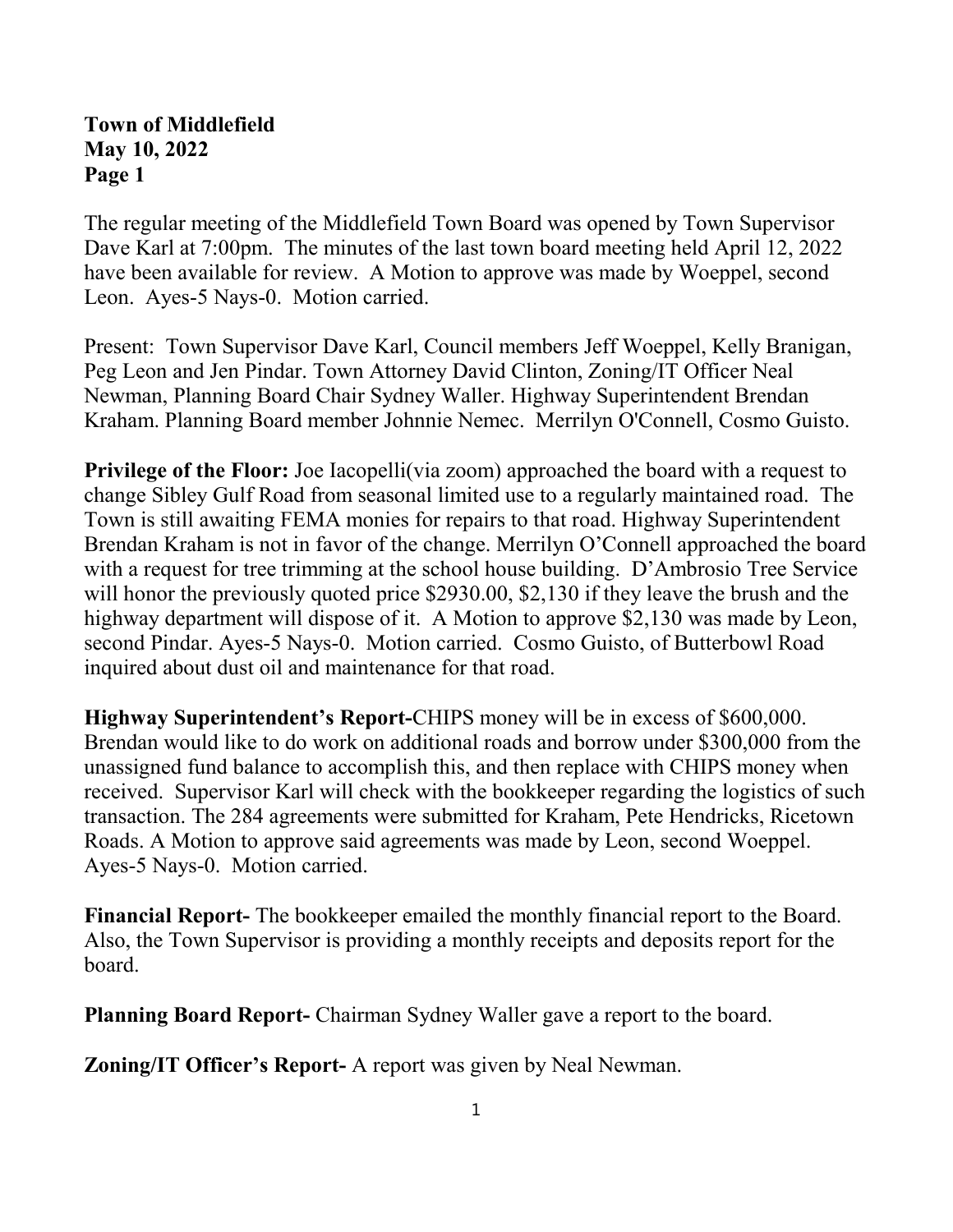**Town of Middlefield May 10, 2022 Page 2**

**Attorney's Report-** David Clinton will review The Data Breach Response Policy and send his thoughts to the board.

**Old Business-**A discussion was held regarding obtaining a solar speed limit sign for County Hwy 52. Council member Woeppel will talk with County Rep. Dave Bliss to see if the County will perhaps pay for this signage. The Supervisor audit was amended to take into account the passing of the previous Town Supervisor (Joe Harris), and when Deputy Town Supervisor (Bud Tabor) took over.

**New Business-** The single audit certification from homeland security and emergency services, and the hazard mitigation plan review was discussed. Review of the Code of Ethics policy. A Motion to approve the policy as written was made by Woeppel, second Branigan. Ayes-5 Nays-0. Motion carried. The Operational Norms policy. A Motion to approve was made by Woeppel, second Branigan. Ayes-5 Nays-0. Motion carried. Sexual harassment training is ongoing. The bid for Butterbowl and Springfield Hill repair resulted in no bids received.

## **Bills**

**General Bills-** Abstract 5, Vouchers 63-80 in the amount of \$7,174.43. A Motion to approve was made by Leon, second Woeppel. Ayes-5 Nays-0. Motion carried.

**Highway Bills-** Abstract 5 Vouchers 49-66 in the amount of \$26,837.18. A Motion to approve was made by Pindar, second Leon. Ayes-5 Nays-0. Motion carried.

The meeting was adjourned at 9:05pm with a motion by Leon, second Pindar. Ayes-5 Nays-0. Motion carried.

The next meeting of the Middlefield Town Board will be held June 14, 2022 at 7:00pm.

Beth Moakler